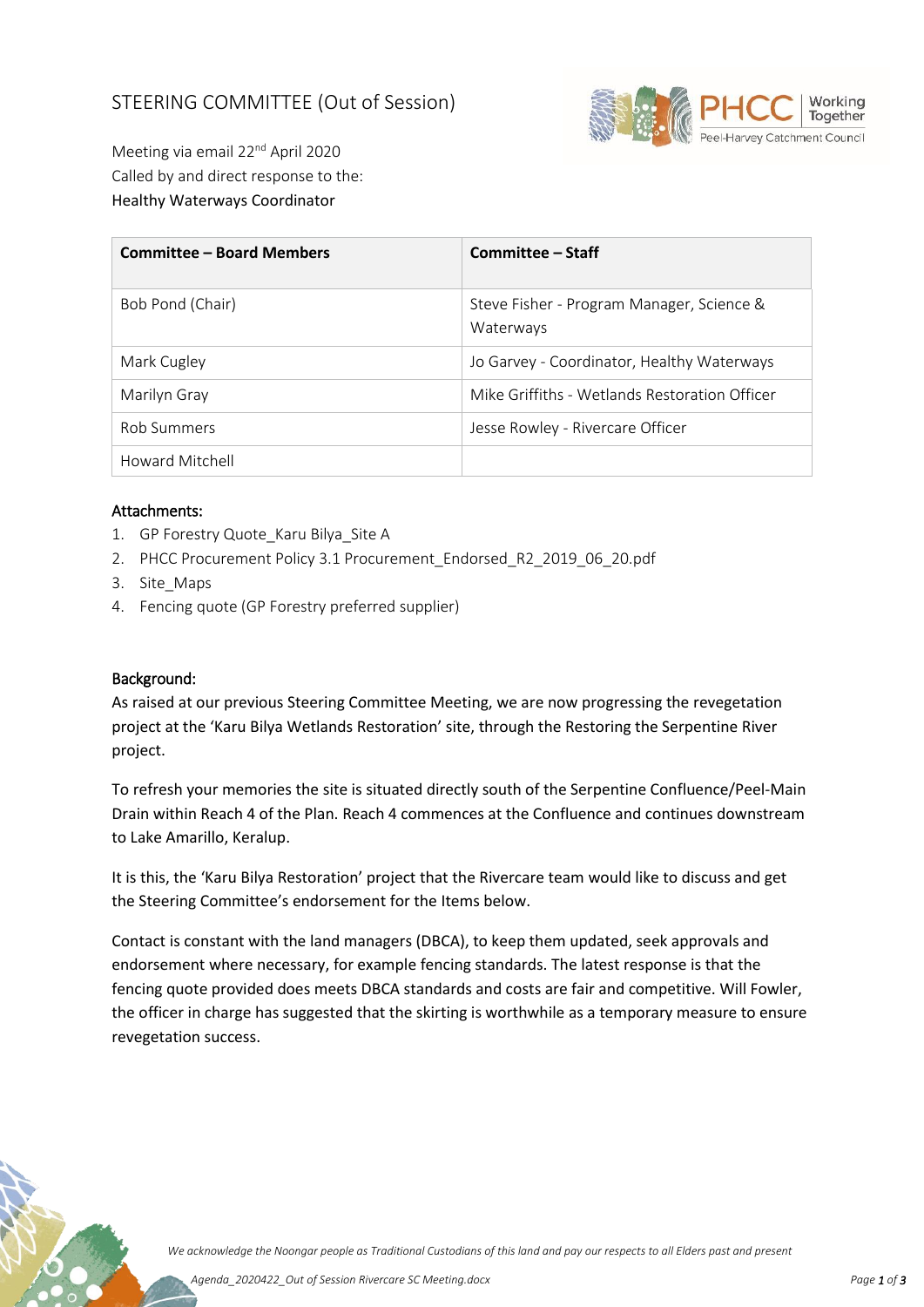## **Agenda**

| <b>ITEM</b>                                                                                                                                                                                                                                                                                                                                                                                                                                                                                                                                                                                                                                                                                                                                                     |
|-----------------------------------------------------------------------------------------------------------------------------------------------------------------------------------------------------------------------------------------------------------------------------------------------------------------------------------------------------------------------------------------------------------------------------------------------------------------------------------------------------------------------------------------------------------------------------------------------------------------------------------------------------------------------------------------------------------------------------------------------------------------|
| Consideration to step outside the procurement policy Section 4.1.3<br>1.<br>Reasoning:<br>a. GP Forestry has quoted to coordinate all relevant activities works, including supervising<br>and managing contractors on site. Works include:                                                                                                                                                                                                                                                                                                                                                                                                                                                                                                                      |
| i. Fencing (0.86 km 1.8 m Kangaroo proof, 1 vehicle access gate (not included in Quote)<br>ii. Slashing, planting preparation x 5.7 ha site<br>iii. Weed spraying and planting $-8,320$ seedlings (auger and potiputki, some guarded<br>using biodegradable green guards<br>iv. Site clean-up, including return all forestry tubes, cells and associated rubbish<br>v. Site management, including arranging and coordinating all site preparation and<br>establishment works, oversee planting and contractors at site<br>vi. Seedling pick-up from 3 nurseries and delivery to site<br>vii. Ongoing maintenance, including follow up spot spraying and tidy up where necessary.<br>b. Quote attached totals \$17,071.40, which would usually require 3 quotes. |
| c. Justification to why only one quote was obtained is outlined in Item 2 below.                                                                                                                                                                                                                                                                                                                                                                                                                                                                                                                                                                                                                                                                                |
| Endorse GP Forestry as a Sole Provider to coordinate works of the following revegetation works at<br>2.<br>'Karu Bilya Restoration' project site.<br>Reasoning:<br>a. GP Forestry was one of four suppliers contacted for quotes to supply the site specific<br>seedlings suitable for the range of soils at the "Karu Bilya Restoration" site, and the only<br>one that could source the variety and numbers needed to completed the desired works<br>for the project.                                                                                                                                                                                                                                                                                         |
| b. GP Forestry is a local Western Australian owned company situated within the Peel-Harvey<br>region and offers not only plants, but a complete service from consulting and planning, to<br>full site remediation and revegetation systems.                                                                                                                                                                                                                                                                                                                                                                                                                                                                                                                     |
| c. GP Forestry is an innovative green company with an excellent reputation in achieving<br>environmental outcomes and experienced specialists who can coordinate the project,<br>including engaging the necessary contractors required to do the job.                                                                                                                                                                                                                                                                                                                                                                                                                                                                                                           |
| d. The Peel-Harvey Catchment Council has previously engaged GP Forestry to deliver<br>successful onground works. GP Forestry also works closely with organisations such as<br>Harvey River Restoration Taskforce, Greening Australia and Harvey Shire, all of whom<br>value and support the company.                                                                                                                                                                                                                                                                                                                                                                                                                                                            |
| e. The PHCC has recently sourced quotes (including GP Forestry), through other projects and<br>it has been proven that GP Forestry are fair and equitable and costs are comparative to<br>others out there.                                                                                                                                                                                                                                                                                                                                                                                                                                                                                                                                                     |
| f. As per PHCC policy and procedures, GP Forestry insurances and public liability, workers'<br>compensation, Professional Indemnity and other licenses are all up to date.                                                                                                                                                                                                                                                                                                                                                                                                                                                                                                                                                                                      |

S. S. S. S.

 $\frac{1}{2}$